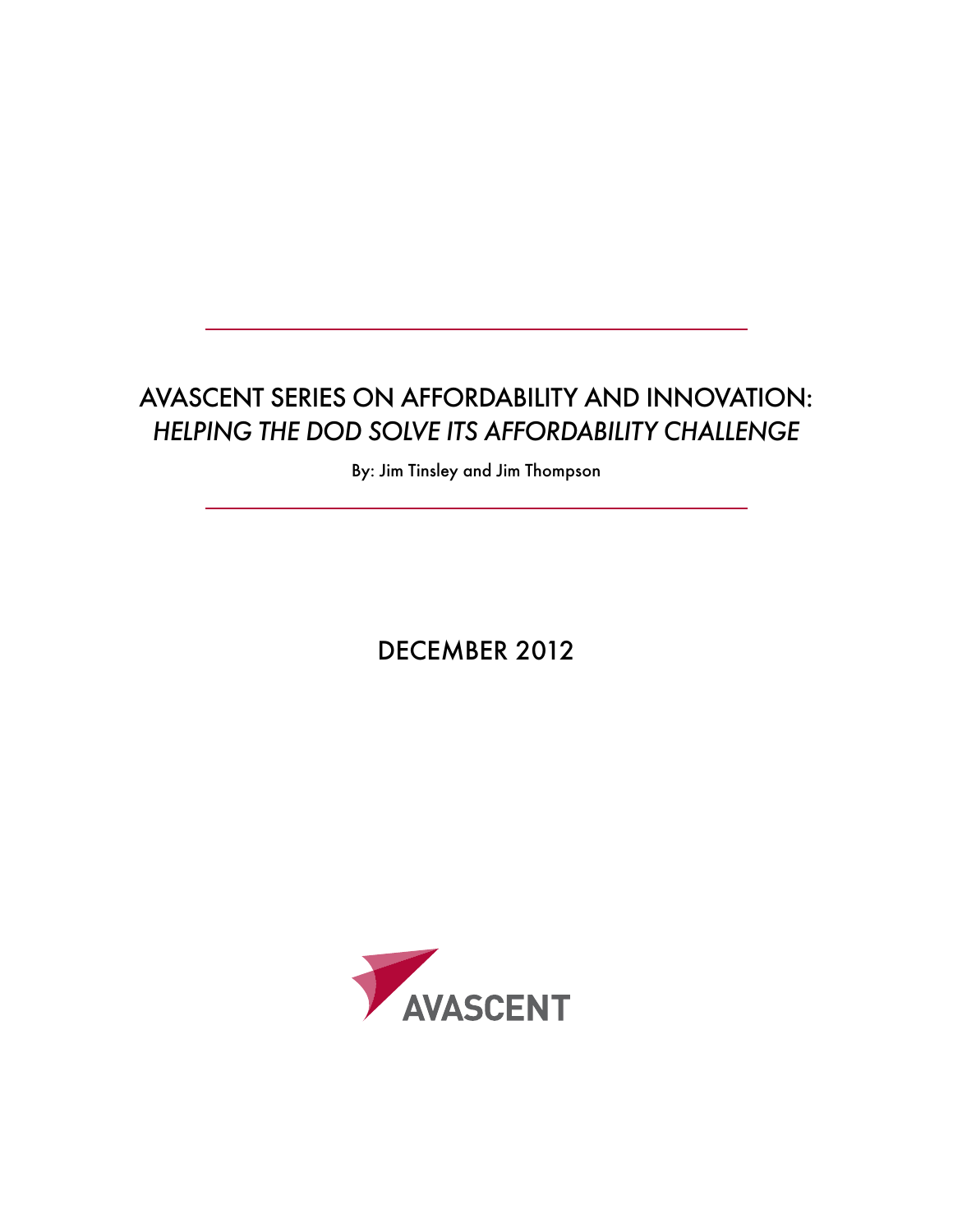# Avascent Series on Affordability and Innovation: *Helping the DoD Solve its Affordability Challeng*

The Department of Defense (DoD) is facing a monumental challenge. After a decade of dramatic growth, the Department has entered a new era marked by declining budgets and continuing missions abroad. Congress has asked DoD to remain capable of addressing a range of threats, while at the same time significantly reducing its top-line expenditures. This challenge has contributed to DoD increasing its emphasis on program affordability; a concept outlined in former Under Secretary of Defense for Acquisition, Technology, and Logistics (USD/AT&L) Ashton Carter's 2010 memo on Better Buying Power (BBP)<sup>1</sup>, which is due to be formally updated in January 2013 in the form of current USD/AT&L Frank Kendall's BBP 2.0.<sup>2</sup>

While some of BBP's initiatives have yielded measurable results in the last two years, the scope and criticality of the current challenge invites a different look at DoD's approach to affordability altogether.

> *While the Better Buying Power initiatives are well-intentioned, most are likely to produce only modest cost savings that will do little to address the sheer magnitude of DoD's affordability challenge.*

# THE CURRENT DOD CUSTOMER APPROACH TO AFFORDABILITY

As a result of BBP, DoD customers are increasingly asking contractors to cut costs in order to make platforms and services more affordable. Avascent has observed that customers expend a great amount of time and resources scrutinizing contractors' component-level material costs, overhead rates, and production labor costs to find savings. Contractors are also being pressed to absorb many of the research and development costs previously reimbursed by the customer or to meet requirements using commercial off-the-shelf (COTS) products and solutions. The implicit assumption in these cases is that contractors should be able to find significant savings within their current cost structure. In fact, that is a key tenet of BBP's "Should Cost" management construct.



<sup>1</sup> Carter, Ashton B. "Better Buying Power: Guidance for Obtaining Greater Efficiency and Productivity in Defense Spending," Memorandum for Acquisition - Professionals, September 14, 2010<br>? Kendall, Frank. "Better Buying Power 2.0: Continuing the Pursuit for Greater Efficiency and Productivity in Defense Spending," Memorandum for Defense<br>- Acquisition Workforce, November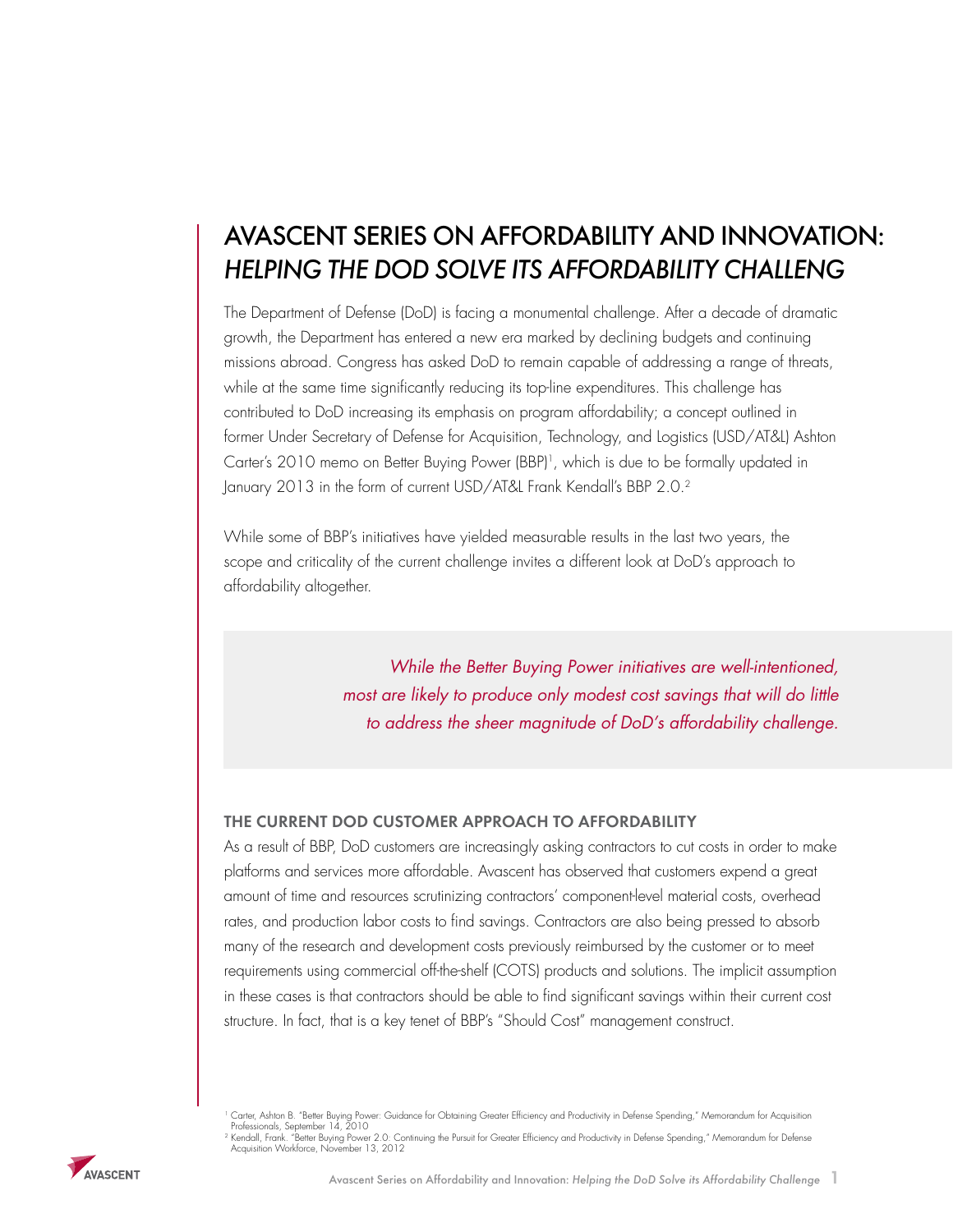BBP's Should Cost approach targets "non-value added overhead," "unproductive expenses," "unnecessary reporting requirements," and "contracted development costs." While working to minimize costs in these target areas has produced some positive returns, the effort does not wholly eliminate these costs for DoD. As Ashton Carter and John Mueller noted in a September 2011 article, "even if you are successful in having some overhead costs shifted off your program, these costs may have to be absorbed by other government programs dealing with the same contractor rather than resulting in actual enterprise-wide savings."3

BBP has also prompted some DoD customers to embrace "Lowest Price, Technically Acceptable" (LPTA) proposal evaluations in their quest to reduce expenditures. Under this construct, DoD specifies the desired minimum solution, leaving little room for industry to propose innovative approaches that could result in significant long-term savings.

While the BBP initiatives are well-intentioned, most are likely to produce only modest cost savings that will do little to address the sheer magnitude of DoD's affordability challenge. Finding the dramatic cost reductions that DoD must achieve will require a more holistic view of mission needs and the assumed resources and solutions required to execute them.

#### CASE STUDY: THE NAVY NGEN ACQUISITION

One recent example of DoD customer cost cutting behavior can be found in the Navy's procurement of its Next Generation Enterprise Network (NGEN). NGEN is intended to replace the legacy Navy Marine Corps Intranet (NMCI) contract, held by EDS (acquired by HP) since 2000, providing an end-to-end IT infrastructure for more than 800,000 users at 2,500 locations worldwide. Considering that NGEN is expected to represent approximately 25% of the Navy's total yearly IT expenditure, the 2012 contract re-compete provided an opportunity for the department to consider innovative solutions to dramatically reduce program cost. However, rather than challenge industry to think creatively and open the competition to a range of providers, the Navy chose to acquire essentially the legacy NMCI solution on an LPTA basis.

The Navy's decision to award NGEN on an LPTA basis is unprecedented. Never before has the Navy used an LPTA evaluation for a contract as large and technically complex as NGEN. In fact, the Navy has generally only selected LPTA evaluations for low-end, non-technical services (e.g., ship husbandry) in the past. For NGEN, the Navy justified the use of LPTA based on its view that the basic contract requirements were "fixed." In choosing to use LPTA, the Navy clearly signaled its desire to achieve significant cost reduction over NMCI.

In reality, however, this goal can only be achieved if additional efficiencies can be introduced, overhead cut, or margin reduced. While the Navy has spent billions on NMCI, an analysis of EDS' financial performance reveals that, prior to 2006, the contract had "…a significant adverse impact on operating results," resulting in major losses for the company during the period between 2003 and 2005.4 Combined with additional efforts to reduce cost through renegotiation of the contract, it appears unlikely that the Navy will be able to achieve dramatic savings from either the incumbent or a competitor providing an NGEN solution that does not largely diverge from the legacy program.

<sup>3</sup> Carter, Ashton B. and Mueller, John. "Should Cost Management: Why? How?" Defense AT&L, September-October 2011: 14-18<br><sup>4</sup> Electronic Data Systems Corporation (2006). 10-K Annual Report, 2006.

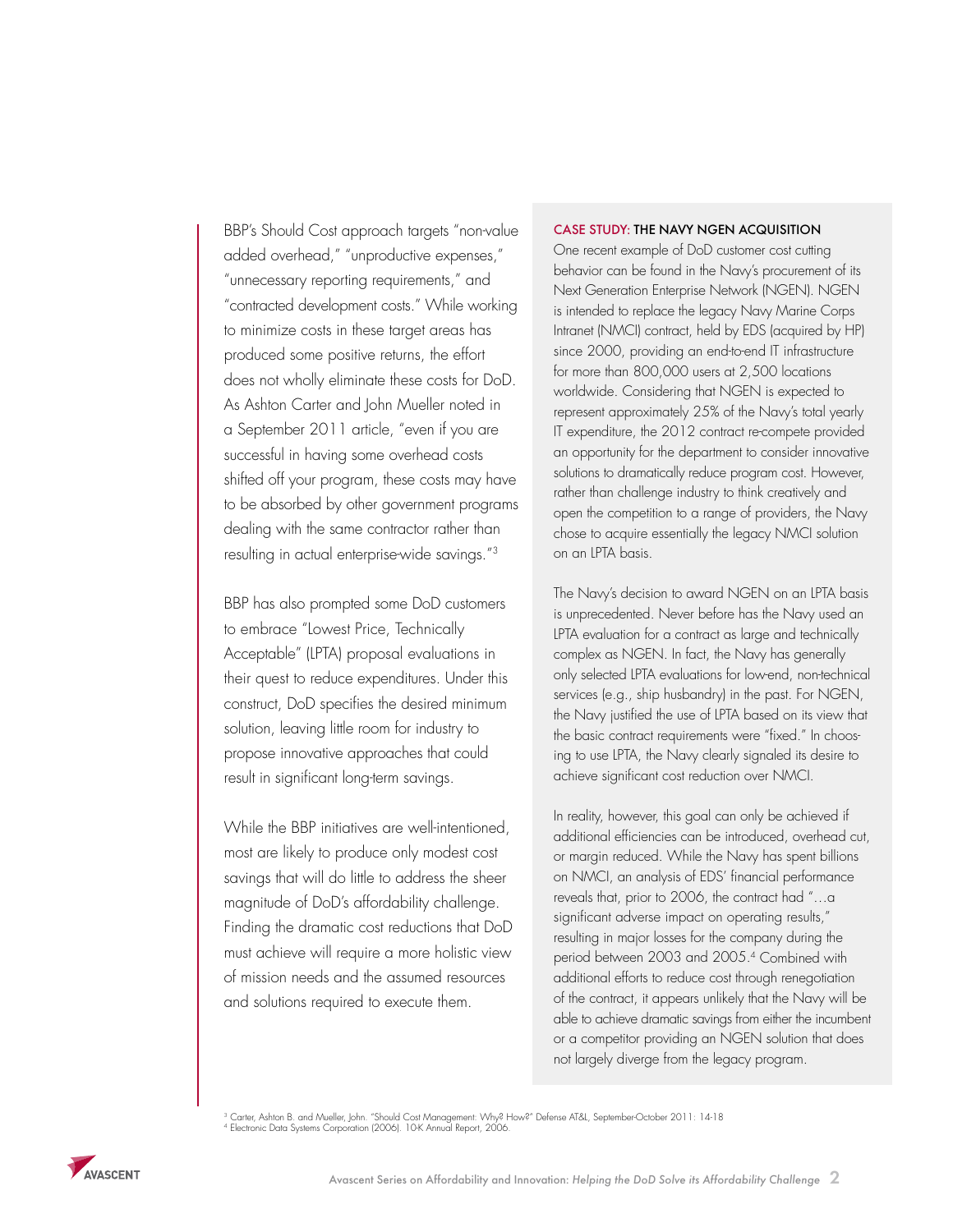## INNOVATION THROUGH STRATEGIC AFFORDABILITY MANAGEMENT

In this environment, contractors have a choice. They can continue to simply respond to customer direction and remain confined to a narrow cost-cutting paradigm. Alternatively, they can engage with customer stakeholders to promote a more strategic perspective on affordability. While the second path is no doubt difficult, the size and significance of the challenge warrants a bold approach by customers and contractors alike. Furthermore, contractors should recognize that if they cannot help DoD to solve its affordability challenge, a competitor likely will, either by offering more innovative solutions or by encouraging cuts and cancellations to free up funding for their own programs.

Contractors and their customers need to view the affordability challenge through a new lens and recognize that there are multiple trade spaces for affordability management that should be considered when evaluating any given DoD program or mission capability (see Figure 1).

Historically, DoD customers have focused the bulk of their effort on pressuring contractors to reduce cost at the component- or element-level of a system (the lowest level in this inverted pyramid). This usually comes in the form of trade studies to find cheaper components and negotiations regarding direct and indirect labor and materials costs. While these efforts have led to some savings, they fail to recognize that material and labor costs are, for the most part, not set by the contractor but rather driven by current market conditions. Moreover, at the point where material and labor costs are typically being scrutinized, particularly in an LPTA setting, the vast majority of acquisition and lifecycle costs have been locked in by the baseline solution directed by the customer.

*FIGURE 1: STRATEGIC AFFORDABILITY MANAGEMENT TRADE SPACE*



### **Strategic Affordability Management**

**Cost-Informed Design** 

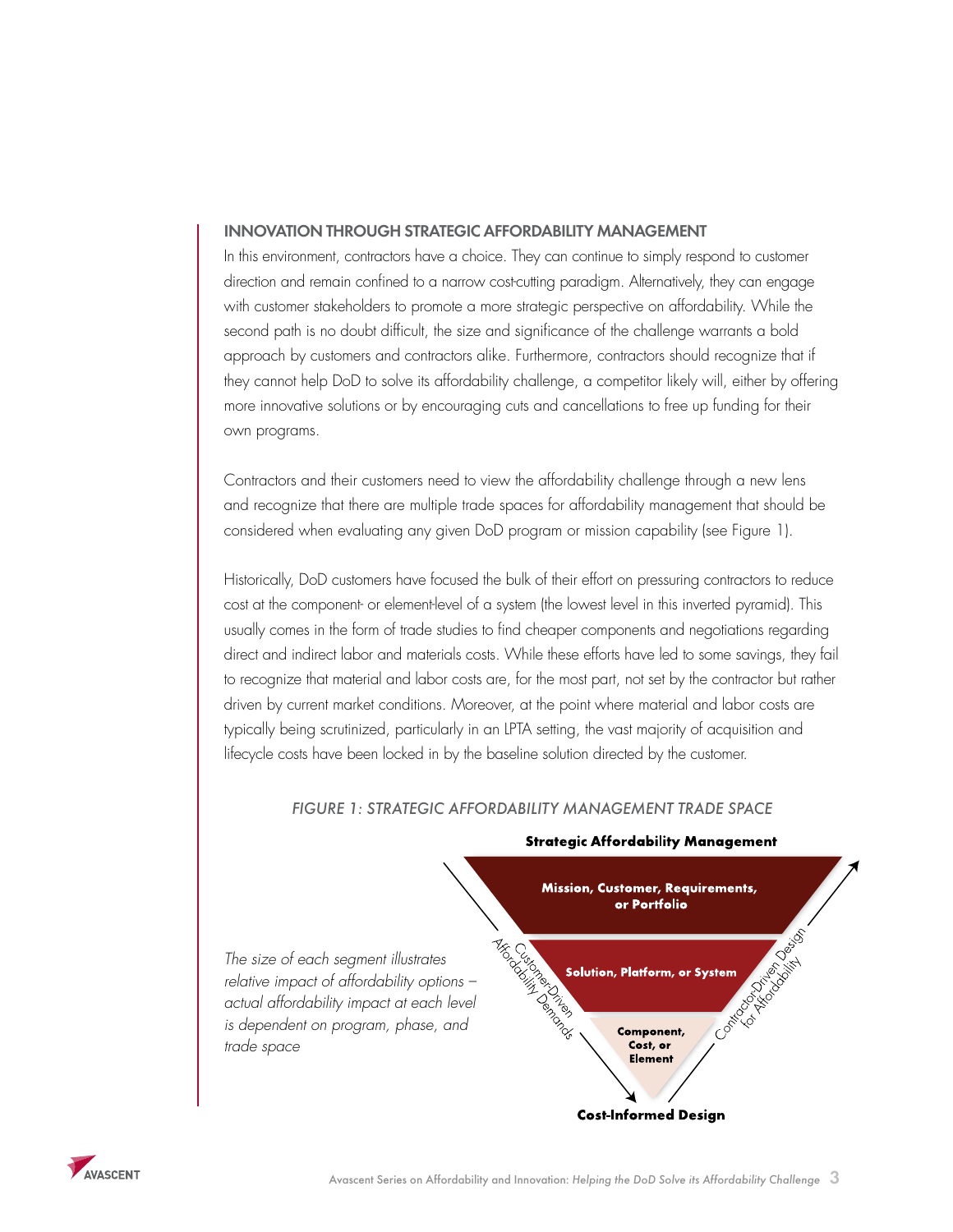In contrast, DoD customers seldom explore the much larger cost savings potential from changes at the system or even mission requirements level. Trade-offs at these levels hold the potential for radical affordability improvements, yet there is no standing constituency for thinking in these terms. This is due in large part to the nature of the acquisition process, which organizationally and culturally separates budgeting, requirements generation, program management, and lifecycle management. DoD Program Managers are incentivized to execute against stated mission requirements and maintain production within the approved budget scope.

While BBP 2.0 targets "redundancy within warfighter portfolios" and "building stronger partnerships with the requirements community to control costs," it does not recommend fundamentally changing the acquisition process and recognizes that "perverse incentives to spend the budget…need to be countered."5 Program Managers that overstep boundaries to argue trades between platforms outside of their portfolio, much less argue that their programs are not worth funding, will likely have a short career. The same is true for the other major constituencies as you move up the acquisition decision making chain.

# *Put simply, contractors must propose bolder solutions to a customer's platform or system requirements as well as new ways to perform critical missions.*

Considering that DoD acquisition managers have neither the structure nor incentive to tackle many of these issues, it falls to contractors to think more broadly, focusing on Strategic Affordability Management rather than squeezing cost at the component level of a platform or system. Put simply, contractors must propose bolder solutions to a customer's platform or system requirements as well as new ways to perform critical missions. These solutions are often the result of innovative thinking and challenging traditional views or processes. Opportunities to present these bold solutions come long before a Request for Proposal (RFP) is issued, when DoD is formulating concepts of operation and conducting analyses of alternatives. In this phase, DoD customers can attain the largest cost advantages by manipulating mission focus or portfolio allocation.

<sup>5</sup> Kendall, Frank. "Better Buying Power 2.0: Continuing the Pursuit for Greater Efficiency and Productivity in Defense Spending," Memorandum for<br>Defense Acquisition Workforce, November 13, 2012: 2-7

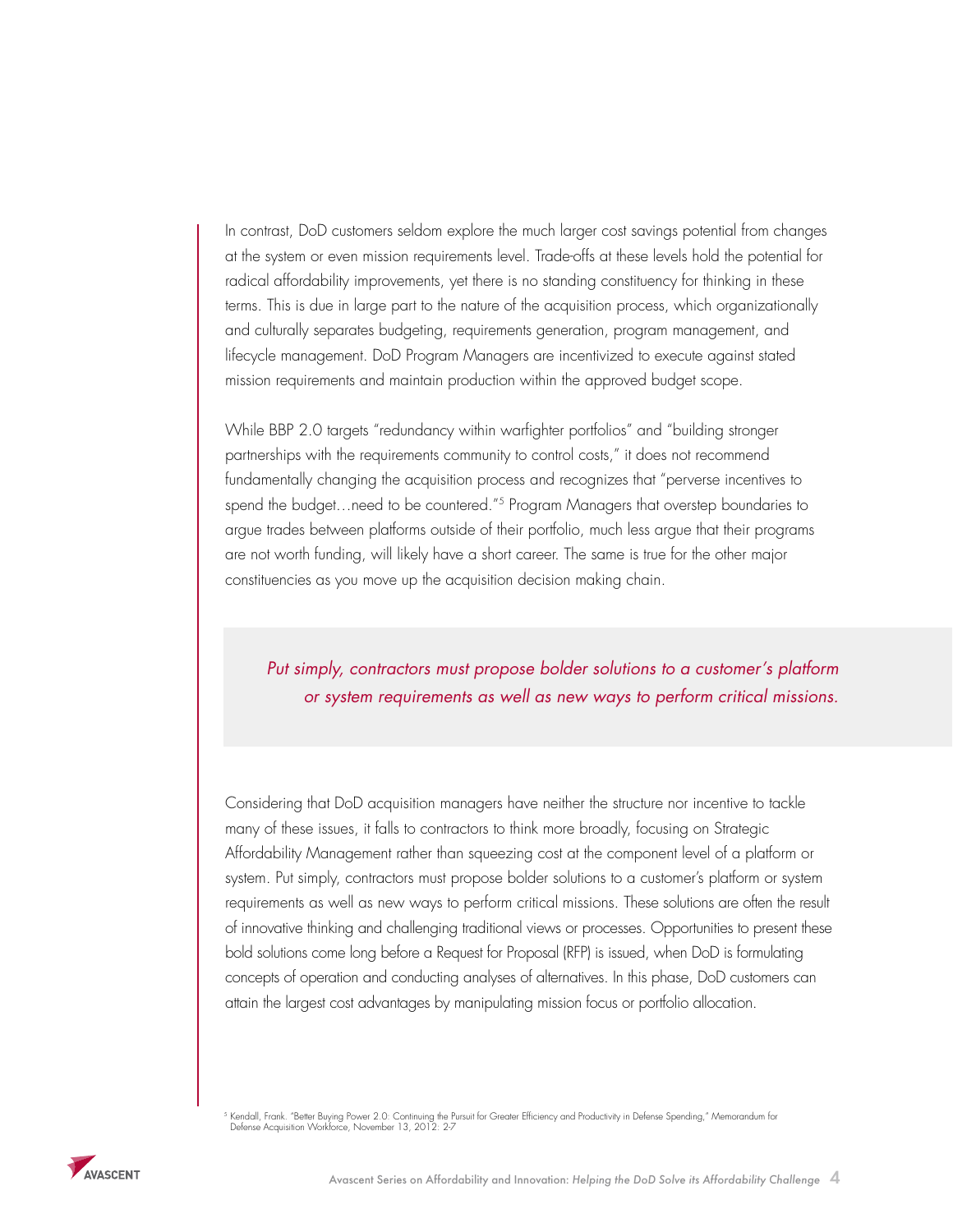Contractors therefore need strong customer engagement campaigns built around well researched customer missions, budget trends and compelling business cases. Parallel to that effort, contractors must effectively use that deep understanding of the customer's needs and perspective to develop innovative and affordable solutions as opposed to simply trying to repackage an existing offering in an "affordability" wrapper. Whether these innovative solutions are derived from design-to-cost assessments, competitive analysis of innovative players, or analysis of commercial business models applied to the defense market, the key is to propose real solutions – not just revamp marketing documents to include affordability language.

The US is faced with severe budget and debt issues that must be addressed in order to maintain military readiness and capabilities in an ever dangerous and uncertain world. To overcome this challenge, trust between contractors and their customer must be restored, as must the judgment to make more rational overall buying decisions championed by BBP 2.0. Contractors proposing innovative solutions that combine reliable mission performance with demonstrable cost avoidance and out-year cost predictability can help DoD solve its affordability challenge and restore trust. More importantly, by focusing on affordability through business practice and technical innovation rather than on painful cuts to costs and profits, contractors will also help their shareholders thrive in the new DoD budget environment. Strategic Affordability Management will ensure that the needs of the nation and its defense industry are adequately met.

# EXAMPLES: Successful affordability initiatives based on business model and technical innovation to provide critical mission capabilities

- Missionizing or repurposing existing platforms through kitting to meet urgent operational needs while maintaining core capability (e.g., USMC KC-130J Harvest Hawk, USAF MC-130W Dragon Spear)
- Leveraging commercial best practices, suppliers, contracting models, and IT tools to increase system/service reliability and reduce cost (e.g., TRANSCOM DTCI, various enterprise IT and PBL programs)
- Adoption of enterprise IT and business process services solutions that require contractor risk-sharing and leverage commercial best practices (e.g., datacenter consolidation efforts funded within the Energy Savings Performance Contracts, improper payments-focused contracts like CMS' Recovery Audit Contractors contracts)
- Leveraging existing commercial infrastructure to reduce investment and overhead burden for DoD (e.g., commercial satellite communications, virtual data centers)
- • Upgrading existing platforms to add gamechanging mission capabilities without the development and production learning curve investment costs of new build solutions (e.g., USAF fighter AESA upgrades, USN DDG-51 Flight III)
- Developing solutions that provide 80-90% of the mission capability at 10-20% of the cost (e.g., PGK, APMI)

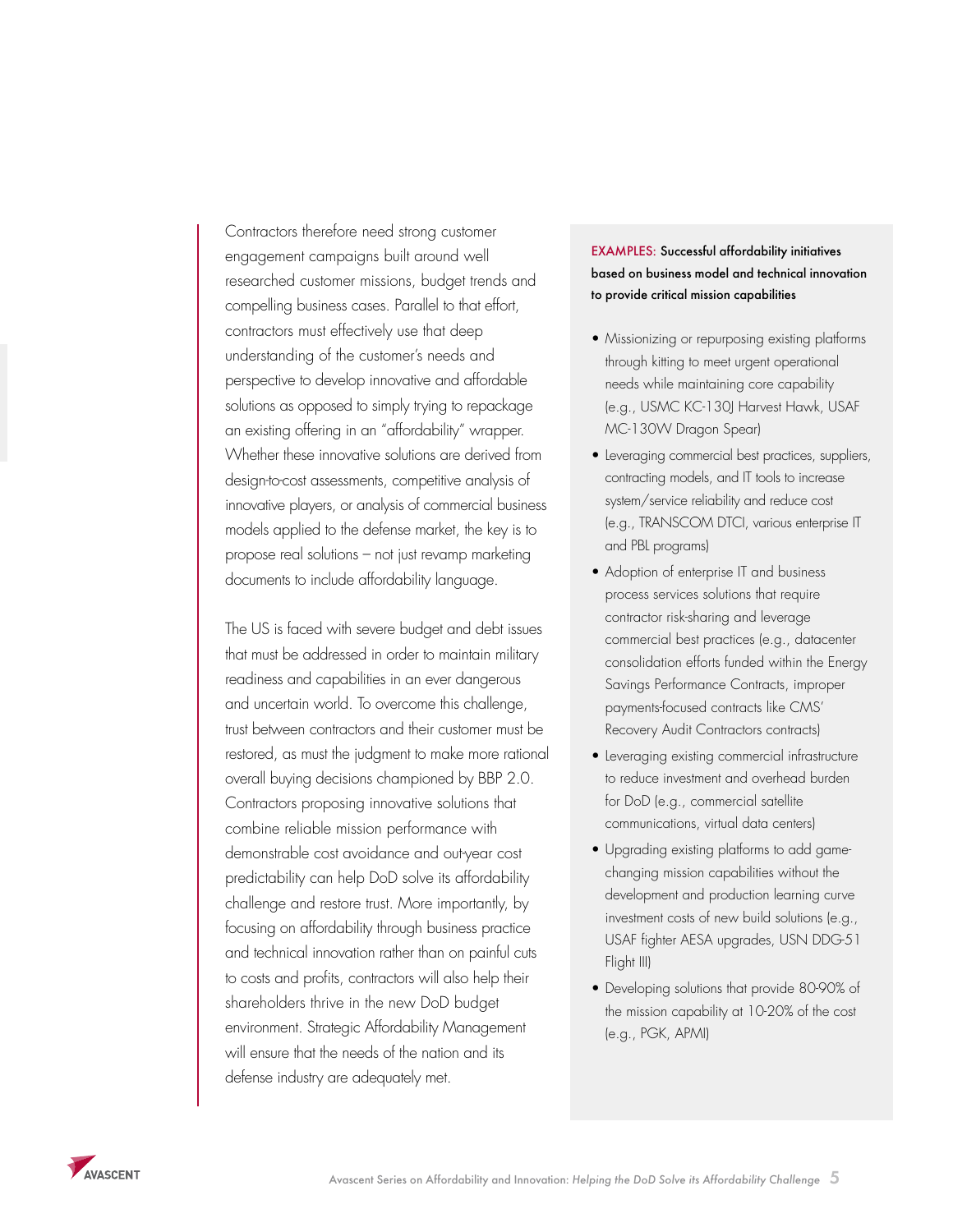# CONCLUDING SUMMARY

The shear magnitude of DoD's affordability challenge demands tough choices and bold solutions. DoD customers are structurally and culturally incentivized to target cost savings that are painful to industry yet cannot not solve the affordability challenge. Avascent's experience suggests that contractors must take a lead role in helping customers make strategic portfolio trades and developing innovative technical and business solutions that deliver radical cost reductions. Working together, customers and contractors can preserve DoD's mission effectiveness while ensuring the financial viability of the nation and its industry.

*Through a series of papers, Avascent will explore a range of issues associated with Affordability and Innovation in federal acquisition.*